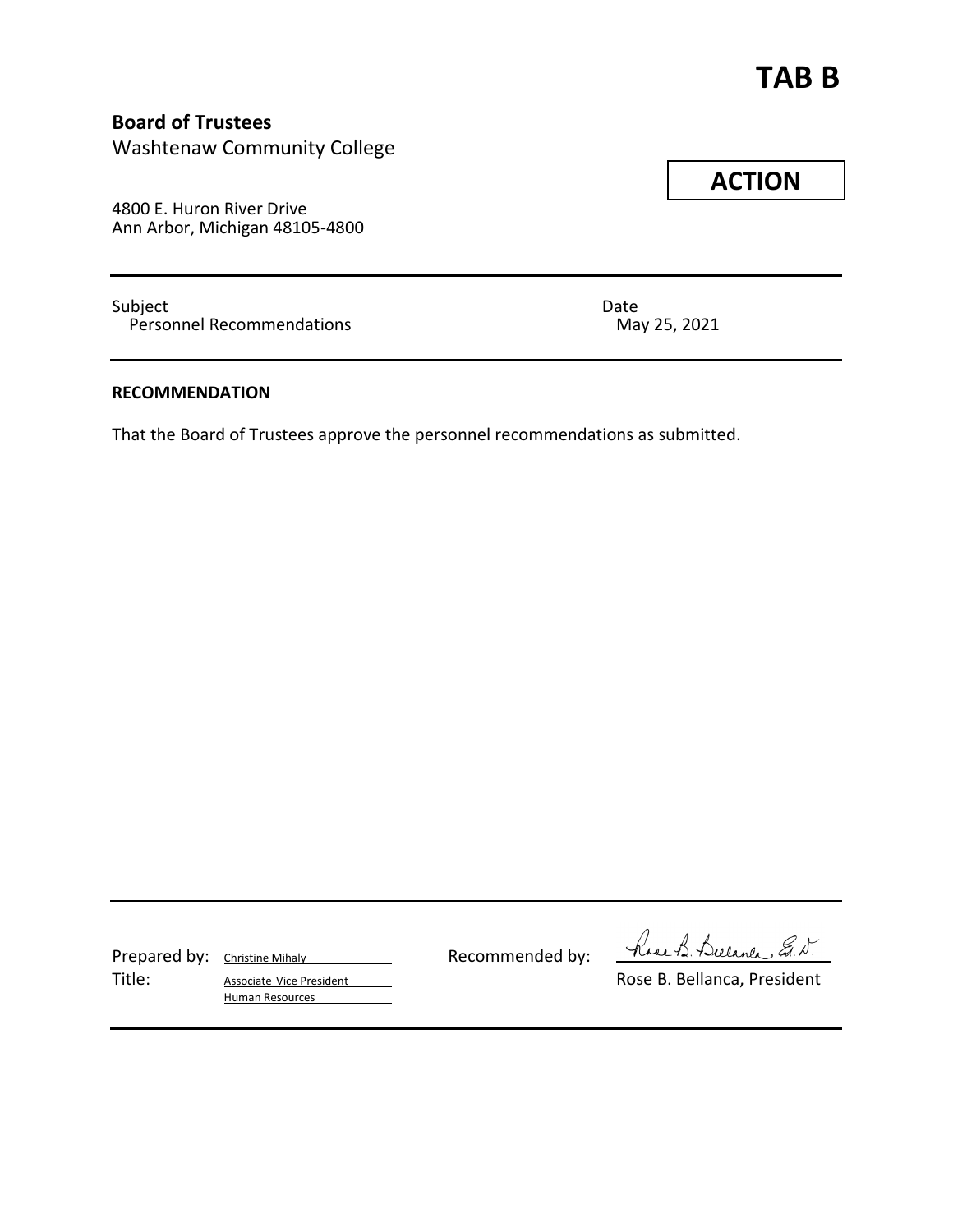# PERSONNEL RECOMMENDATIONS

## May 2021

#### **Instruction – Faculty & Administration**

#### **Part-Time New Hires**

*Professional Faculty* **Nicholas Bruno,** Mathematics & Engineering Studies, \$906 per course contact hour **Karen Bathanti,** Business, \$906 per course contact hour **Sangeetha Janakiraman,** Business, \$906 per course contact hour **Jeremy Gapp,** Business, \$906 per course contact hour **Kristine Kerwin,** Culinary Arts & Hospitality Management, \$906 per course contact hour **Richard Lamb,** Computer Science & Information Technology, \$906 per course contact hour **Maryellen Monico,** Welding & Fabrication, \$906 per course contact hour **Benjamin Hankes,** Welding & Fabrication, \$906 per course contact hour

*Independent Staff*

**Paola Vega-Torres,** STEM Success Coach, \$22.22 hourly

#### *Support Staff*

**Benjamin Baker,** Digital Media Arts Support Staff, \$13.10 hourly **Sonja Francisco,** STEM Scholars Program Support Staff, \$13.10 hourly **Austin Hames,** Transportation Technologies Support Staff, \$13.10 hourly

#### **Full-time Employment Ending**

**Anthony Webster**, Student Resource Specialist II with four (4) years of service **Scott Malnar,** Professional Faculty Industrial Tech with sixteen (16) years of service **Elizabeth Connors,** Professional Faculty Surgical Tech with seven (7) years of service **LaDonnna Caviness,** Professional Faculty Medical Billing and Coding with two (2) years of service

#### **Student & Academic Services**

#### **Part-Time New Hires**

*Independent Staff* **Jessica Brown,** C19 Temporary Public Saftey Aid/Health Screener, \$14.94 hourly **Tasha Gorowski,** C19 Temporary Public Saftey Aid/Health Screener, \$14.94 hourly **Catherine Morris,** Security Patrol Officer, \$14.94 hourly

#### **Full-time Employment Ending**

**Kimberly Dosey,** Recruitment and Outreach Specialist with nine (9) years of service **Amnesty Alston,** Childcare Professional with nineteen (19) years of service **Sarah Carmichael,** Childcare Professional with twenty-three (23) years of service **Kirsten Cunningham,** Childcare Professional with twenty-three (23) years of service **Brittany Davis-Johnson,** Childcare Professional with seven (7) years of service **Kristen Ellis,** Childcare Professional with fourteen (14) years of service **Deborah Freeman,** Childcare Professional with forty-nine (49) years of service **Julie Gardner,** Childcare Professional with six (6) years of service **Andrea Maxwell,** Childcare Professional with four (4) years of service **Jacquelyn Moilanen,** Childcare Professional with three (3) years of service **Amanda Pieske,** Childcare Professional with six (6) years of service **Gaye Wilt,** Childcare Professional with twenty-seven (27) years of service